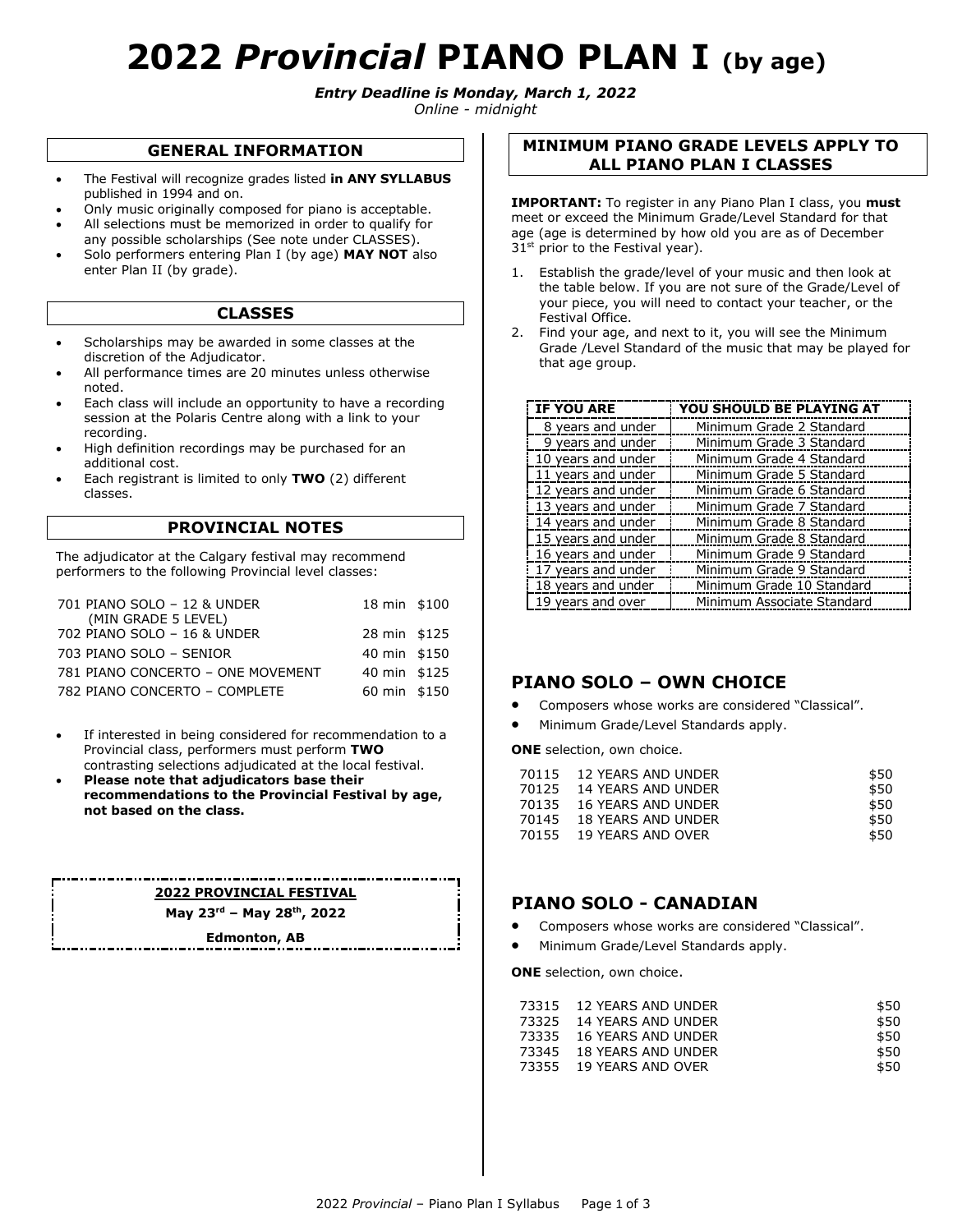# **PIANO SOLO - BAROQUE**

- Music composed circa 1750 and prior. Includes works of Bach, Handel, Scarlatti, Telemann and their contemporaries.
- If Prelude is connected with a Fugue, it must be performed with the Fugue in the Prelude and Fugue Class.
- Minimum Grade/Level Standards apply.

**ONE** selection, own choice.

| 70315 12 YEARS AND UNDER | \$50 |
|--------------------------|------|
| 70325 14 YEARS AND UNDER | \$50 |
| 70335 16 YEARS AND UNDER | \$50 |
| 70345 18 YEARS AND UNDER | \$50 |
| 70355 19 YEARS AND OVER  | \$50 |

## **PIANO SOLO - CLASSICAL**

- Music composed circa 1750-1820. Includes works of Haydn, Mozart, Beethoven, Kuhlau, Clementi and their contemporaries.
- Minimum Grade/Level Standards apply.

**ONE** selection, own choice, which may be a sonatina or a sonata.

| 71515 12 YEARS AND UNDER | \$50 |
|--------------------------|------|
| 71525 14 YEARS AND UNDER | \$50 |
| 71535 16 YEARS AND UNDER | \$50 |
| 71545 18 YEARS AND UNDER | \$50 |
| 71555 19 YEARS AND OVER  | \$50 |

# **PIANO SOLO – ROMANTIC**

- Music composed circa 1820-1900. Includes works of Schumann, Brahms, Mendelssohn, Chopin, Liszt, Grieg, Rachmaninoff, Medtner, Albeniz, Granados, Scriabin and their contemporaries
- Minimum Grade/Level Standards apply.
- **ONE** selection, own choice.

| 71615 | 12 YEARS AND UNDER        | \$50 |
|-------|---------------------------|------|
| 71625 | 14 YEARS AND UNDER        | \$50 |
| 71635 | 16 YEARS AND UNDER        | \$50 |
| 71645 | <b>18 YEARS AND UNDER</b> | \$50 |
| 71655 | 19 YEARS AND OVER         | \$50 |
|       |                           |      |

# **PIANO SOLO - IMPRESSIONISM**

- Includes works of Ravel, Debussy, Ireland, Satie and their contemporaries.
- Minimum Grade/Level Standards apply.

**ONE** selection, own choice.

| 72115 12 YEARS AND UNDER | \$50 |
|--------------------------|------|
| 72125 14 YEARS AND UNDER | \$50 |
| 72135 16 YEARS AND UNDER | \$50 |
| 72145 18 YEARS AND UNDER | \$50 |
| 72155 19 YEARS AND OVER  | \$50 |

# **PIANO SOLO – 20th CENTURY**

- Music composed circa 1900-present.
- Composers whose works are considered "Classical".

**ONE** selection, own choice.

| 72315 12 YEARS AND UNDER | \$50 |
|--------------------------|------|
| 72325 14 YEARS AND UNDER | \$50 |
| 72335 16 YEARS AND UNDER | \$50 |
| 72345 18 YEARS AND UNDER | \$50 |
| 72355 19 YEARS AND OVER  | \$50 |
|                          |      |

## **PIANO SOLO – CONTEMPORARY**

- Composers who are currently composing.
- Not to include Canadian composers.

**ONE** selection, own choice.

| 73115 12 YEARS AND UNDER | \$50 |
|--------------------------|------|
| 73125 14 YEARS AND UNDER | \$50 |
| 73135 16 YEARS AND UNDER | \$50 |
| 73145 18 YEARS AND UNDER | \$50 |
| 73155 19 YEARS AND OVER  | \$50 |

## **PIANO SOLO – CONCERT**

- All selections must be chosen from the **same era**. **Eras include**: Baroque, Classical, Romantic, Late Romantic, Impressionism, Contemporary, 20<sup>th</sup> Century.
- The artistic arrangement and the quality of music chosen will be taken into consideration by the adjudicator.

**TWO OR THREE** selections, own choice.

| 73515 12 YEARS AND UNDER<br>Time Limit: 16 minutes    | \$60 |
|-------------------------------------------------------|------|
| 73525 14 YEARS AND UNDER                              | \$60 |
| Time Limit: 20 minutes<br>73535    16 YEARS AND UNDER | \$75 |
| Time Limit: 24 minutes<br>73545 18 YEARS AND UNDER    | \$75 |
| Time Limit: 30 minutes<br>73555 19 YEARS AND OVER     | \$75 |
| Time Limit: 30 minutes                                |      |
|                                                       |      |

## **PIANO SOLO - RECITAL**

- All selections must be chosen from **different eras**. **Eras include:** Baroque, Classical, Romantic, Late Romantic, Impressionism, Contemporary, and 20th Century.
- The artistic arrangement and quality of music chosen will be taken into consideration by the adjudicator.

**THREE** selections, own choice.

| 74115 12 YEARS AND UNDER | \$60 |
|--------------------------|------|
| Time Limit: 16 minutes   |      |
| 74125 14 YEARS AND UNDER | \$60 |
| Time Limit: 20 minutes   |      |
| 74135 16 YEARS AND UNDER | \$75 |
| Time Limit: 24 minutes   |      |

- 74145 18 YEARS AND UNDER Time Limit: **30** minutes \$75
- 74155 19 YEARS AND OVER Time Limit: **30** minutes \$75